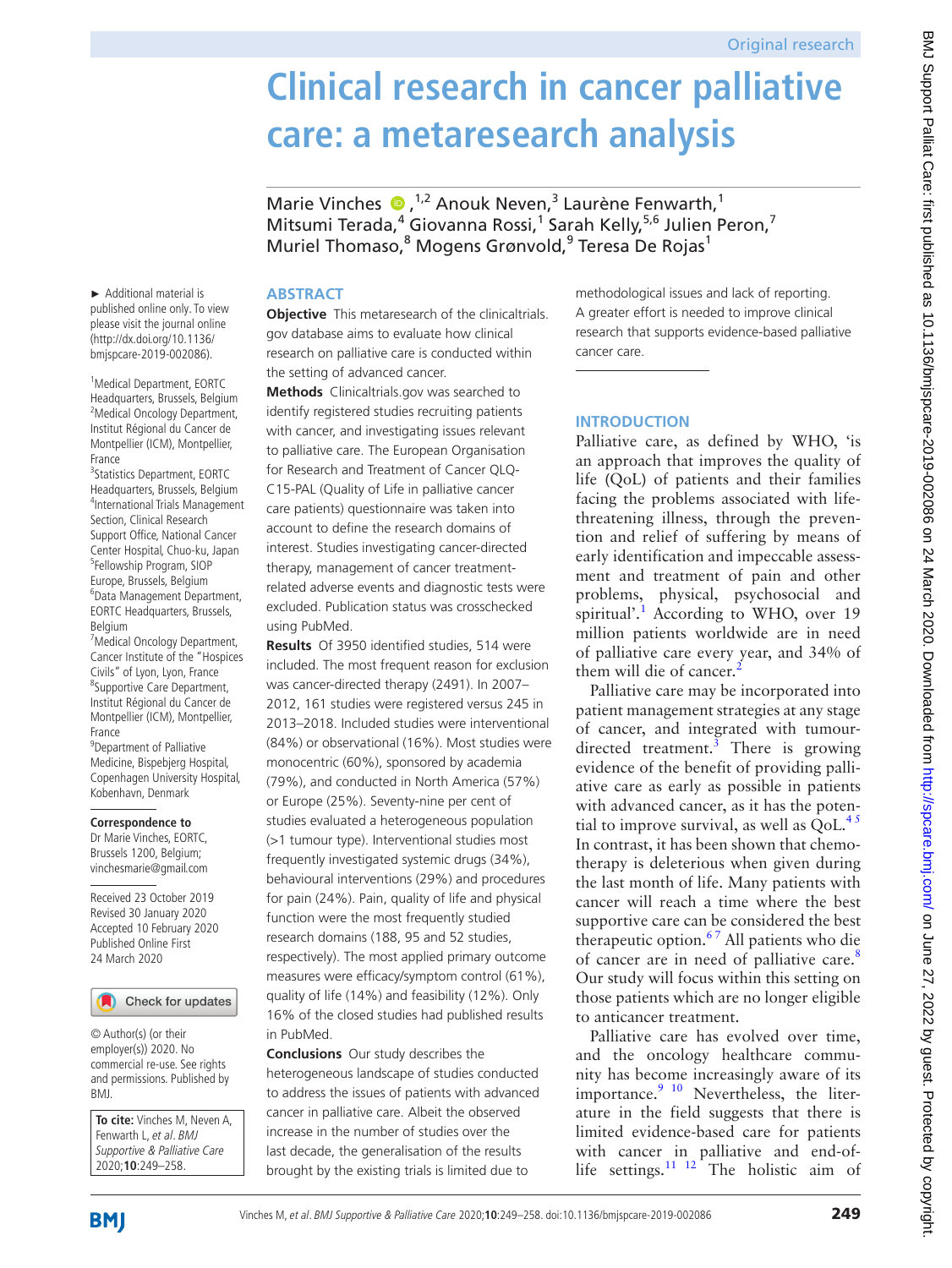palliative care makes it complex and challenging for clinical practice. It addresses multiple vital spheres of the patients and their families, including physical, emotional and social needs. Clinical research in this multifaceted setting brings several challenges. Historically, in the palliative care setting, slow recruitment and high attrition rates have made it difficult to carry out randomised controlled trials with sufficient sample size.<sup>[13](#page-8-8)</sup> The ethical considerations in this patient population, $14$  the lack of consensus and the multiplicity of available instruments to assess subjective outcomes (such as pain, fatigue or QoL), and the apparent insuf-ficient research funding<sup>[15](#page-8-10)</sup> pose some further difficulties for conducting studies in this setting.<sup>[16](#page-8-11)</sup> Nevertheless, unmet needs remain and clinical research is still required to improve standards of care for patients with incurable cancer.<sup>[17](#page-8-12)</sup>

This work analyses the current landscape of clinical research conducted in the palliative cancer setting, with the aim of better understanding the number and type of studies, study design and research topics. We present a meta-research study of the clinicaltrials.gov database with a quantitative and qualitative analysis of past and ongoing clinical trials and observational studies in patients with palliative cancer.

## **Material and methods**

We performed a metaresearch analysis: a meta-research is a study of research itself and aims to understand and evaluate research practices.<sup>18</sup> <sup>19</sup> The study methodology complies with the Preferred Reporting Items for Systematic Reviews and Meta-Analyses statement and guidelines, whenever applicable to the metaresearch context. $^{20}$  $^{20}$  $^{20}$ 

# **Study selection**

Clinicaltrials.gov database $^{21}$  was searched to identify all studies registered before 1 January 2019, recruiting patients with cancer, and investigating issues relevant to palliative care. The decision on which issues to include was made by expert consensus, taking into account the European Organisation for Research and Treat-ment of Cancer QLQ-C15-PAL questionnaire.<sup>[22](#page-8-16)</sup> The selected issues/search terms were: "anxiety", "appetite", "cognitive function", "constipation", "depression", "dyspnoea", "emotional function", "fatigue", "nausea", "pain", "palliative", "quality of life", "sleep disturbance" and "social function". Two searches per issue/search term were performed in January 2019 according to the following search algorithm: ["metastatic cancer" or "advanced cancer"] + [issue search term].

Eligible studies were interventional or observational, including patients with any type of malignancy in an advanced setting (metastatic, late-stage disease, life-limiting); and investigating supportive care, that is, any supportive intervention meant to improve patients' cancer-related symptoms, QoL, psychosocial

and/or spiritual issues. Radiotherapy or invasive procedures when delivered to primarily address pain and studies investigating palliative symptom biomarkers or diagnostic tools were included as well. Studies investigating the following interventions were excluded: disease-directed therapies (eg, chemotherapies, immunotherapies, surgery or advanced therapies such as cell therapies); drugs or procedures to treat cancer treatment-related adverse events; diagnostic or theranostic procedures (eg, imaging modalities, biomarkers).

The study screening on clinicaltrials.gov was performed by one investigator (MV). Eligibility of all identified studies was assessed by at least two investigators (TDR, LF, MT, SK, GR, MV). Data extraction was performed by one investigator and subsequently reviewed by the principal investigator (MV) for all studies. In case of discrepancy, the decision was taken by consensus of the investigators. Further data cleaning and validation were carried out by AN.

## **Data extraction**

Variables were partially extracted automatically from the clinicaltrials.gov database and were thereafter reviewed and manually encoded as needed through a standardised Microsoft Access 2016 file. Collected variables per study included baseline features (title, dates, location, sponsor), study design (type of study, design, randomisation, blinding, sample size), study population (age, life expectancy, disease), intervention(s), outcomes, palliative research domain, research field, use of patient-reported outcomes (PROs) and publication of results.

# **Definition of variables**

The studies were divided in two main groups, interventional and observational, according to the definition of study type by clinicaltrials.gov.

Location of the study was defined as the continent where the study took place: North America, Europe, Asia, Other (ie, Oceania, South America, Africa), or intercontinental when the study was international including sites from more than one continent.

The number of centres was categorised as monocentric, multicentric national and multicentric international.

Study status was categorised as follows: ongoing (including recruiting, enrolling by invitation, active not recruiting, and suspended), closed (including terminated and completed), not yet recruiting, withdrawn or unknown status. Actual sample size was only considered for closed trials and planned sample size as reported on clinicaltrials.gov was considered for all the other included trials.

When an industrial party was mentioned among the sponsors, the study was considered sponsored by industry. Otherwise, the sponsor was considered academic.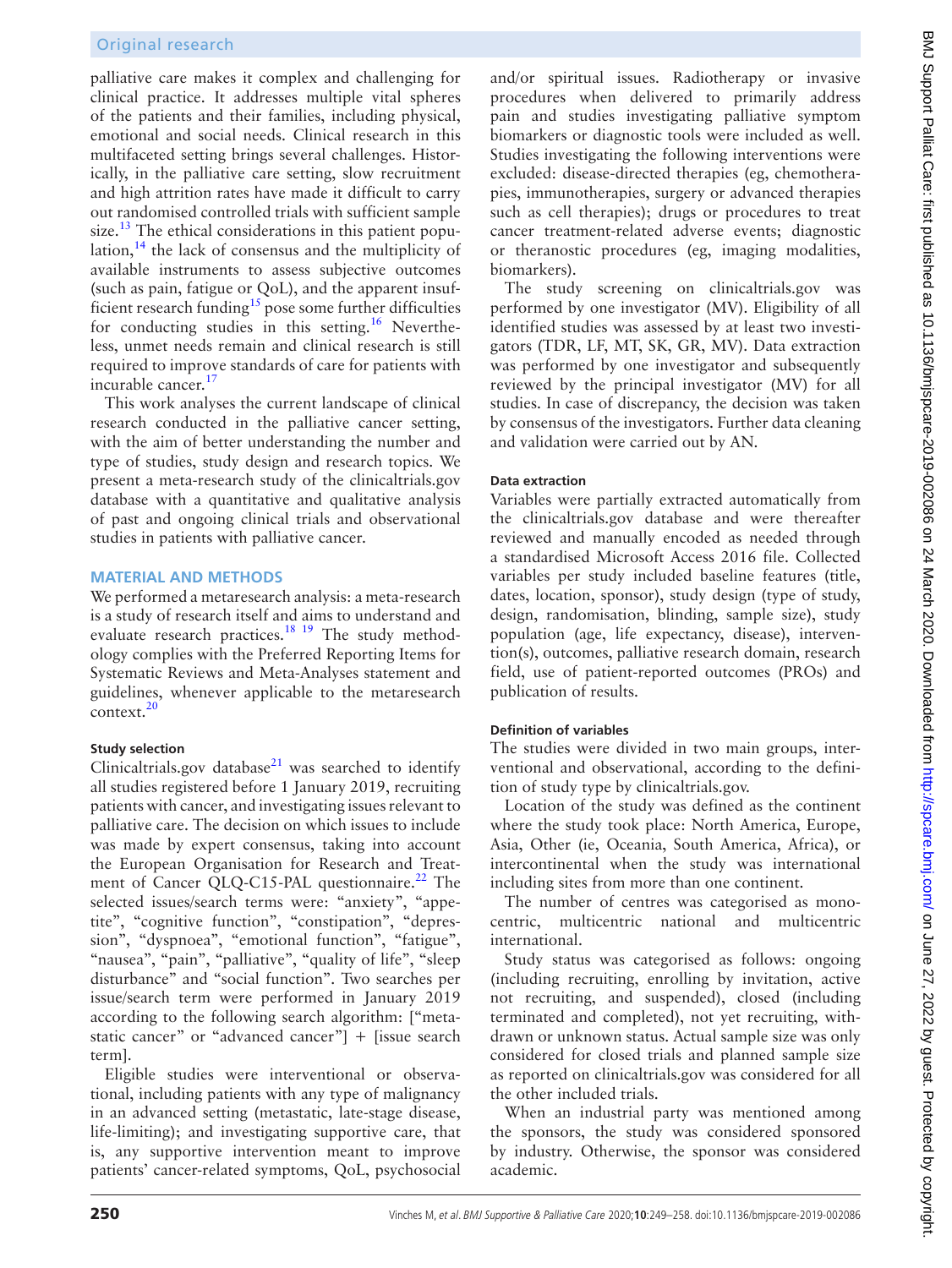

<span id="page-2-0"></span>**Figure 1** Preferred Reporting Items for Systematic Reviews and Meta-Analyses flow diagram.

Study design was defined as either single arm or multiarm for studies with two or more treatment groups or observational cohorts. We defined the study as blinded when any level of blinding (investigator, patient or reviewer) was reported.

The study population was categorised according to the selection criteria: any severe condition (ie, including patients with cancer and/or with other lifethreatening conditions), any malignancy, any haematological malignancy, any solid tumour, multiple tumour types (ie, when inclusion was restricted to a limited number of malignancies), or single tumour type.

The variable 'life expectancy' was defined as the minimum or maximum estimated life expectancy to enter the study, as indicated within the selection criteria.

The interventions were classified in the following categories: systemic drug, topic drug, nonconventional therapies (acupuncture, herbal medicine, etc), palliative team consultation, behavioural/social/ educational intervention (including physical activity), palliative diagnostic test/biomarker, procedure for pain or procedures for other symptoms. Procedure for pain included radiotherapy, high-intensity focused ultrasound (HIFU), MRI-guided HIFU (MR-HIFU), vertebral augmentation, radiofrequency, cryoablation, surgery, transcranial magnetic stimulation, photodynamic therapy, neurolysis and transelectrical nerve stimulation.

The symptom or issue faced by the patient that was addressed by the study was defined as a 'research domain' and categorised as follows: fatigue, dyspnoea, pain, sleep disturbance, appetite, nausea, constipation, emotional function (including anxiety, depression), global QoL, social function, cognitive function, physical

function, healthcare planning and palliative care team performance.

The research domains were grouped into four research fields: biology (fatigue, dyspnoea, pain, sleep disturbance, appetite, nausea, constipation and physical function), psychology (emotional function, cognitive function, global QoL), sociology (social function) and ethics (healthcare planning, palliative care team performance).

Primary outcomes defined by the investigators and listed on clinicaltrials.gov were categorised as follows: efficacy (eg, symptom management, technique effectiveness), feasibility (including acceptability), global QoL, survival, quality of care (including care planning), epidemiology and biomarker evaluation. In studies with more than one primary outcome, all were collected.

When at least one of the primary outcome assessments was based on a PRO measure, the study was considered as 'using PROs'. The availability of published results according to clinicaltrials.gov was crosschecked with PubMed. $^{23}$ 

Evolution over time of the number of studies was restricted to the period after 2007 to avoid bias, as the clinicaltrials.gov registration requirements were expanded after the FDA Amendments Act of 2007 (FDAAA) passed.<sup>24</sup> The two 5-year periods, 2007–2012 and 2013–2018, were compared.

# **Statistical analysis**

Median and IQR were used to describe quantitative data. Percentages were used to describe qualitative data. Percentages may not always total 100% due to rounding error.

The SAS software V.9.4 (SAS) was used to perform the analysis and to plot the results.

# **Results**

The clinicaltrials.gov database search resulted in 3950 studies; 514 (13%) were included ([figure](#page-2-0) 1). The most frequent reason for exclusion was cancerdirected therapy (2491), followed by studies not including patients with cancer (567). Included studies were predominantly interventional (84%, 430/514) compared with observational studies (16%, 84/514). Between 2007 and 2012, 161 studies were registered versus 245 over the period 2013–2018 [\(online supple](https://dx.doi.org/10.1136/bmjspcare-2019-002086)[mentary figure 1](https://dx.doi.org/10.1136/bmjspcare-2019-002086)).

# **Study characteristics**

The main characteristics of the 514 included studies are shown in tables [1 and 2.](#page-3-0) Regarding the status of the studies, 32% (162) were ongoing, 54% (276) were closed and 15% (76) were either withdrawn, not yet recruiting or with unknown status. The study status was similar between interventional and observational studies. Among the 276 closed studies, 18% (51) had results available on clinicaltrials.gov and 16% (45) had results published in PubMed. Out of the 45 studies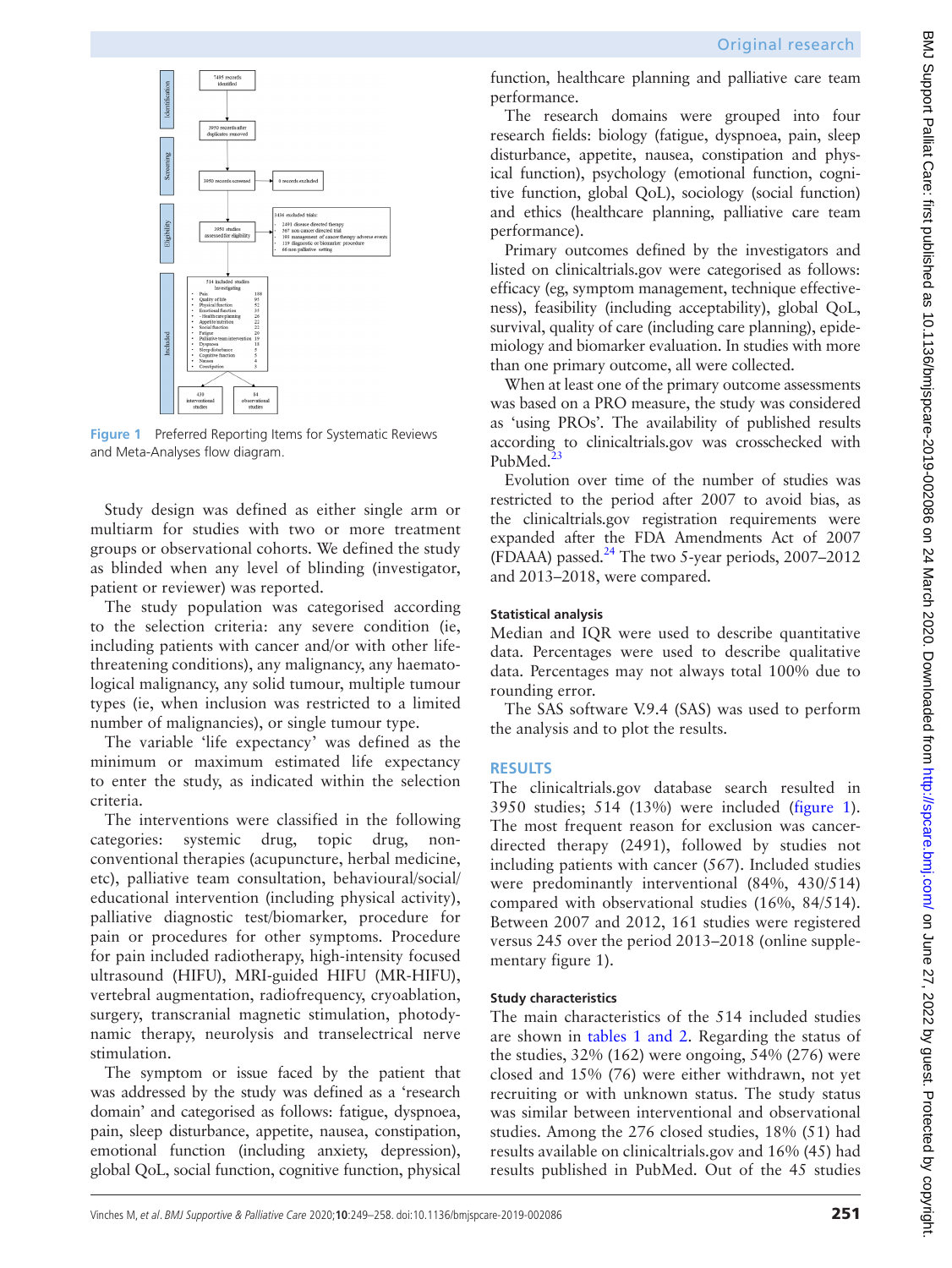<span id="page-3-0"></span>

| Table 1 Main study characteristics: operational, dissemination |
|----------------------------------------------------------------|
| and design information                                         |

|                                                         | <b>Interventional</b> | <b>Observational</b>     | <b>Overall</b> |
|---------------------------------------------------------|-----------------------|--------------------------|----------------|
| Number of studies                                       | 430                   | 84                       | 514            |
| Operational                                             |                       |                          |                |
| <b>Status</b>                                           |                       |                          |                |
| Ongoing                                                 | 134 (31%)             | 28 (33%)                 | 162 (32%)      |
| Closed                                                  | 227 (53%)             | 49 (58%)                 | 276 (54%)      |
| Not yet recruiting                                      | 21 (5%)               | $2(2\%)$                 | 23 (5%)        |
| Withdrawn                                               | 11(3%)                | $1(1\%)$                 | 12(2%)         |
| Unknown status                                          | 37 (9%)               | 4(5%)                    | 41 (8%)        |
| Sponsor                                                 |                       |                          |                |
| Academic                                                | 339 (79%)             | 69 (82%)                 | 408 (79%)      |
| Industry                                                | 91 (21%)              | 15 (18%)                 | 106 (21%)      |
| Location                                                |                       |                          |                |
| North America                                           | 248 (58%)             | 44 (53%)                 | 292 (57%)      |
| Europe                                                  | 97 (23%)              | 29 (35%)                 | 126 (25%)      |
| Asia                                                    | 46 (11%)              | 6(7%)                    | 52 (10%)       |
| Intercontinental                                        | 20 (5%)               | 4(5%)                    | 24 (5%)        |
| Other                                                   | 14 (3%)               | $1(1\%)$                 | 15(3%)         |
| Unknown                                                 | $5(1\%)$              |                          | $5(1\%)$       |
| Number of centres                                       |                       |                          |                |
| Monocentric                                             | 257 (60%)             | 49 (58%)                 | 306 (60%)      |
| Multicentric national                                   | 119 (28%)             | 21 (25%)                 | 140 (27%)      |
| Multicentric<br>international                           | 24 (6%)               | $9(11\%)$                | 33 (6%)        |
| Unknown                                                 | 30 (7%)               | 5(6%)                    | 35 (7%)        |
| <b>Dissemination</b>                                    |                       |                          |                |
| Published results among<br>closed studies* (n=276)      |                       |                          |                |
| Has results on<br>clinicaltrials.gov                    | 49 (22%)              | 2(4%)                    | 51 (18%)       |
| Publication on<br>PubMed                                | 40 (18%)              | $5(10\%)$                | 45 (16%)       |
| Design                                                  |                       |                          |                |
| <b>Blinded</b>                                          |                       |                          |                |
| No                                                      | 286 (67%)             |                          | 286 (56%)      |
| Yes                                                     | 144 (33%)             |                          | 144 (28%)      |
| Not applicable                                          |                       | 84 (100%)                | 84 (16%)       |
| Study arms                                              |                       |                          |                |
| Single arm                                              | 136 (32%)             | 67 (80%)                 | 203 (39%)      |
| Multiarm                                                | 294 (68%)             | 17 (20%)                 | 311 (61%)      |
| Randomisation                                           |                       |                          |                |
| No                                                      | 152 (35%)             | $\overline{\phantom{0}}$ | 152 (30%)      |
| Yes                                                     | 278 (65%)             |                          | 278 (54%)      |
| Not applicable                                          |                       | 84 (100%)                | 84 (16%)       |
| Number of primary<br>outcomes                           |                       |                          |                |
| 1                                                       | 337 (78%)             | 65 (77%)                 | 402 (78%)      |
| 2                                                       | 38 (9%)               | 5(6%)                    | 43 (8%)        |
| $\geq$ 3                                                | 42 (10%)              | $8(10\%)$                | 50 (10%)       |
| Unknown                                                 | 13 (3%)               | 6(7%)                    | 19 (4%)        |
| Actual sample size<br>among closed studies<br>$(n=276)$ |                       |                          |                |
| Median                                                  | 60                    | 74                       | 60             |
| <b>IQR</b>                                              | $21 - 150$            | $38 - 255$               | 23-177         |
|                                                         |                       |                          | Continued      |

| <b>ble 1</b> Continued                                                                                                                                                                                                                                        |                       |                      |                |  |  |
|---------------------------------------------------------------------------------------------------------------------------------------------------------------------------------------------------------------------------------------------------------------|-----------------------|----------------------|----------------|--|--|
|                                                                                                                                                                                                                                                               | <b>Interventional</b> | <b>Observational</b> | <b>Overall</b> |  |  |
| Number of studies                                                                                                                                                                                                                                             | 221                   | 49                   | 270            |  |  |
| inned sample size<br>ong non-closed<br>dies (n=238)                                                                                                                                                                                                           |                       |                      |                |  |  |
| Median                                                                                                                                                                                                                                                        | 72                    | 230                  | 80             |  |  |
| <b>IQR</b>                                                                                                                                                                                                                                                    | $30 - 176$            | $50 - 500$           | $38 - 200$     |  |  |
| Number of studies                                                                                                                                                                                                                                             | 202                   | 35                   | 237            |  |  |
| n clinicaltrials.gov, all trials with results were closed trials; nevertheless,<br>found additional publications on PubMed for 15 interventional not closed<br>لمنتئة امتعتم لمستمع المطافئين لمتنازل والمتناسخ والمتحدث والمتحال والمتناقص والمستمر والمتالي |                       |                      |                |  |  |

 $*$ On clinica we found a studies (seven ongoing trials, one not yet recruiting, two withdrawn and five unknown status)

with results published in PubMed, 15 were opened before 2007 and 24 were opened between 2007 and 2012. Most studies were sponsored by academia (79%, 408), and conducted in North America (57%, 292) or Europe (25%, 126). Sixty per cent (306) of the studies were monocentric and only 6% (33) were international multicentric studies. Among the interventional studies, 33% (144/430) were performed with blinding, and 65% (278/430) were randomised. Regarding closed studies (n=276), the median actual sample size was 60 patients (IQR 21–150) for interventional studies and 74 (IQR 38–255) for observational studies. The median duration of the studies was 3 years (IQR 2–4 years). Regarding the non-closed studies  $(n=238)$ , the median planned sample size was 80 (IQR 38–200) overall. There were no apparent differences between the main characteristics of the observational and interventional studies, with the exception of the number of arms, where there was a majority of single arm designs (80%, 67/84) among the observational studies but a majority of multiarm trials (68%, 294/430) among the interventional studies. Complete data for the primary endpoint (palliative research domain) and most variables were available for all studies; unknown data were found for the variables 'status', 'number of centres', 'location' and 'number of primary outcomes', in less than 8% of the studies.

# **Population**

Number Planned sa among non studies (n=

**Table 1** 

The studied population is shown in [figure](#page-5-0) 2. Seventynine per cent of studies evaluated a heterogeneous population, including more than one tumour type: patients with any malignancy were included in 250 studies (49%); 80 studies (16%) included patients with any solid tumour; 60 studies (12%) included patients with multiple tumour types, and 14 studies (3%) included patients with any severe condition (ie, including non-malignant diseases) and one study (0.2%) was restricted to patients with only haematological malignancies. A hundred and nine studies (21%) were tumour specific. Of these 109 studies, 39% (42) included only breast, 26% (28) lung cancer, 15% (16) prostate and 3% (3) colorectal. The study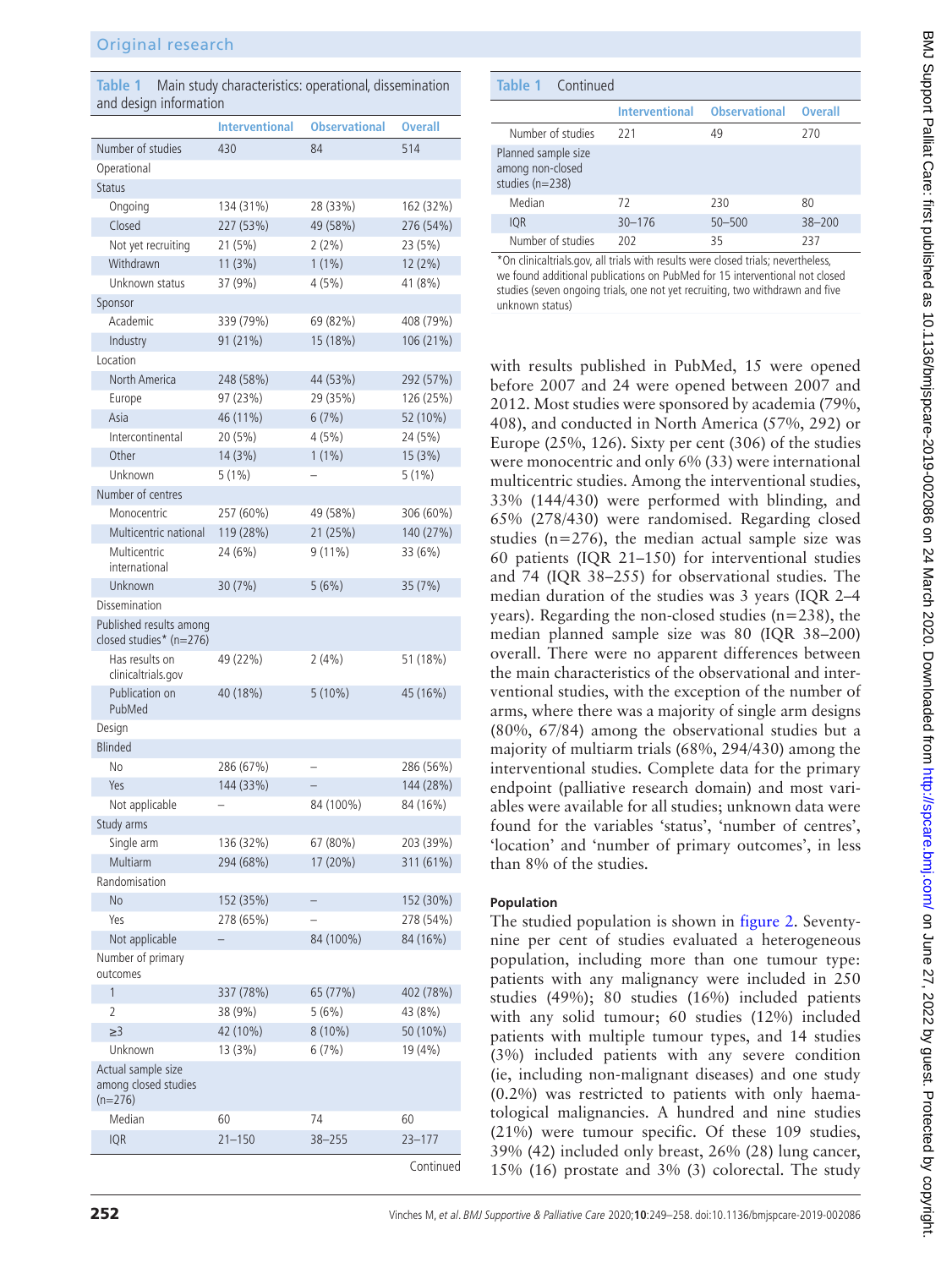| Table 2                                        |                       | Main study characteristics: study population, study aim |                      |
|------------------------------------------------|-----------------------|---------------------------------------------------------|----------------------|
|                                                | <b>Interventional</b> | <b>Observational</b>                                    | <b>Overall</b>       |
| Study population                               |                       |                                                         |                      |
| Condition                                      |                       |                                                         |                      |
| Any severe condition                           | $9(2\%)$              | 5(6%)                                                   | 14 (3%)              |
| Any malignancy                                 | 206 (48%)             | 44 (52%)                                                | 250 (49%)            |
| Any haematological                             | $1(0\%)$              |                                                         | $1(0\%)$             |
| malignancy                                     | 71 (17%)              |                                                         |                      |
| Any solid tumour<br>Multiple tumour types      | 50 (12%)              | 9 (11%)<br>10 (12%)                                     | 80 (16%)<br>60 (12%) |
| (restricted)                                   |                       |                                                         |                      |
| Single tumour type                             | 93 (22%)              | 16 (19%)                                                | 109 (21%)            |
| Restricted to patients<br>with bone metastases | 145 (34%)             | 21 (25%)                                                | 166 (32%)            |
| Age                                            |                       |                                                         |                      |
| Minimum age                                    |                       |                                                         |                      |
| $\leq$ 17 years                                | 31(7%)                | 11 (13%)                                                | 42 (8%)              |
| 18 years                                       | 348 (81%)             | 65 (77%)                                                | 413 (80%)            |
| 19-64 years                                    | 48 (11%)              | 7(8%)                                                   | 55 (11%)             |
| $\geq 65$ years                                | $3(1\%)$              | $1(1\%)$                                                | $4(1\%)$             |
| Maximum age                                    |                       |                                                         |                      |
| $\leq$ 17 years                                | 5(1%)                 |                                                         | 5(1%)                |
| 18-64 years                                    | 7(2%)                 | $2(2\%)$                                                | $9(2\%)$             |
| $65 - 120$ years                               | 65 (15%)              | $9(11\%)$                                               | 74 (14%)             |
| No upper limit                                 | 353 (82%)             | 73 (87%)                                                | 426 (83%)            |
| Life expectancy                                |                       |                                                         |                      |
| Minimum life<br>expectancy                     |                       |                                                         |                      |
| >1 week to<br>$<$ 1 month                      | 7 (2%)                | 4(5%)                                                   | $11(2\%)$            |
| $\geq$ 1 to $<$ 3 months                       | 33 (8%)               | 4(5%)                                                   | 37 (7%)              |
| $\geq$ 3 to $\lt$ 6 months                     | 65 (15%)              | $9(11\%)$                                               | 74 (14%)             |
| $\geq$ 6 months to<br>$<$ 1 year               | 31(7%)                | $2(2\%)$                                                | 33 (6%)              |
| $\geq$ 1 year                                  | $9(2\%)$              | $1(1\%)$                                                | $10(2\%)$            |
| Not specified                                  | 285 (66%)             | 64 (76%)                                                | 349 (68%)            |
| Maximum life<br>expectancy                     |                       |                                                         |                      |
| $\leq$ 6 months                                | 5(1%)                 | 3(4%)                                                   | 8(2%)                |
| >6 months to<br>$\leq$ 1 year                  | $10(2\%)$             | 4(5%)                                                   | 14 (3%)              |
| $\leq$ 2 years                                 | $2(0\%)$              |                                                         | $2(0\%)$             |
| Not specified                                  | 413 (96%)             | 77 (92%)                                                | 490 (95%)            |
| Study aim                                      |                       |                                                         |                      |
| Intervention                                   |                       |                                                         |                      |
| Systemic drug                                  | 148 (34%)             |                                                         | 148 (29%)            |
| Behavioural                                    | 125 (29%)             |                                                         | 125 (24%)            |
| intervention                                   | 20                    |                                                         | 20                   |
| Physical activity<br>Procedure for pain        | 103 (24%)             |                                                         | 103 (20%)            |
| Radiotherapy                                   | 48                    |                                                         | 48                   |
| MR-HIFU                                        | 16                    |                                                         | 16                   |
| Vertebral                                      | 12                    |                                                         | 12                   |
| augmentation                                   |                       |                                                         |                      |
| Radiofrequency                                 | 8                     |                                                         | 8                    |
| Cryoablation                                   | 7                     |                                                         | 7                    |
| Surgery                                        | 4                     |                                                         | 4                    |
| Other                                          | 8                     |                                                         | 8                    |

| Table 2<br>Continued                                                      |                       |                      |                |  |
|---------------------------------------------------------------------------|-----------------------|----------------------|----------------|--|
|                                                                           | <b>Interventional</b> | <b>Observational</b> | <b>Overall</b> |  |
| Palliative team<br>consultation                                           | 24 (6%)               |                      | 24 (5%)        |  |
| Nonconventional<br>therapies                                              | 16 (4%)               |                      | 16 (3%)        |  |
| Procedure for other<br>symptom                                            | $9(2\%)$              |                      | $9(2\%)$       |  |
| Palliative diagnostic/<br>biomarker                                       | $4(1\%)$              |                      | $4(1\%)$       |  |
| Topic drug                                                                | $1(0\%)$              |                      | $1(0\%)$       |  |
| Not applicable                                                            |                       | 84 (100%)            | 84 (16%)       |  |
| Research domain studied                                                   |                       |                      |                |  |
| Pain                                                                      | 170 (40%)             | 18 (21%)             | 188 (37%)      |  |
| Quality of life (global)                                                  | 77 (18%)              | 18 (21%)             | 95 (19%)       |  |
| Physical function                                                         | 45 (10%)              | 7(8%)                | 52 (10%)       |  |
| <b>Emotional function</b>                                                 | 31 (7%)               | 4(5%)                | 35 (7%)        |  |
| Healthcare planning                                                       | 11(3%)                | 15 (18%)             | 26 (5%)        |  |
| Appetite/nutrition                                                        | 20 (5%)               | $2(2\%)$             | 22 (4%)        |  |
| Social function                                                           | 17 (4%)               | 5(6%)                | 22 (4%)        |  |
| Fatigue                                                                   | 17(4%                 | 3(4%)                | 20 (4%)        |  |
| Palliative team<br>performance                                            | 14 (3%)               | 5(6%)                | 19 (4%)        |  |
| Dyspnoea                                                                  | 17 (4%)               | $1(1\%)$             | 18 (4%)        |  |
| Cognitive function                                                        | 5 (1%)                |                      | $5(1\%)$       |  |
| Sleep disturbance                                                         | 2(0%)                 | 3(4%)                | 5(1%)          |  |
| Nausea                                                                    | $3(1\%)$              | $1(1\%)$             | 4 (1%)         |  |
| Constipation                                                              | $1(0\%)$              | 2(2%)                | 3(1%)          |  |
| Research field                                                            |                       |                      |                |  |
| Biology                                                                   | 275 (64%)             | 37 (44%)             | 312 (61%)      |  |
| Psychology                                                                | 113 (26%)             | 22 (26%)             | 135 (26%)      |  |
| Sociology                                                                 | 17(4%                 | 5(6%)                | 22 (4%)        |  |
| Ethics                                                                    | 25 (6%)               | 20 (24%)             | 45 (9%)        |  |
| Primary outcome*                                                          |                       |                      |                |  |
| Efficacy/symptom<br>control                                               | 277 (64%)             | 39 (47%)             | 316 (61%)      |  |
| Quality of life                                                           | 60 (14%)              | 13 (16%)             | 73 (14%)       |  |
| Feasibility/<br>acceptability                                             | 55 (13%)              | 5 (6%)               | 60 (12%)       |  |
| Quality of care                                                           | 25 (6%)               | 15 (18%)             | 40 (8%)        |  |
| Safety                                                                    | 31 (7%)               | $2(2\%)$             | 33 (6%)        |  |
| Biomarker                                                                 | $10(2\%)$             | 6(7%)                | 16(3%)         |  |
| Survival                                                                  | 5(1%)                 | $1(1\%)$             | 6 (1%)         |  |
| Epidemiology                                                              |                       | 4(5%)                | $4(1\%)$       |  |
| Evaluation of outcome<br>with PROs                                        |                       |                      |                |  |
| Yes                                                                       | 262 (61%)             | 35 (42%)             | 297 (58%)      |  |
| No                                                                        | 155 (36%)             | 43 (51%)             | 198 (9%)       |  |
| ΝA                                                                        | 13 (3%)               | 6(7%)                | 19 (4%)        |  |
| *Studies could have more than one primary outcome (see table 1 'Number of |                       |                      |                |  |

outcomes') therefor percentages do not sum up to 100%.

MR-HIFU, MRI-guided high-intensity focused ultrasound; NA, not applicable; PRO, patient-reported outcome.

population was restricted to patients with bone metastasis in 32% (166) of the studies.

The lower age limit for inclusion was 18 years of age for 80% (413) of the studies. The majority of studies

Continued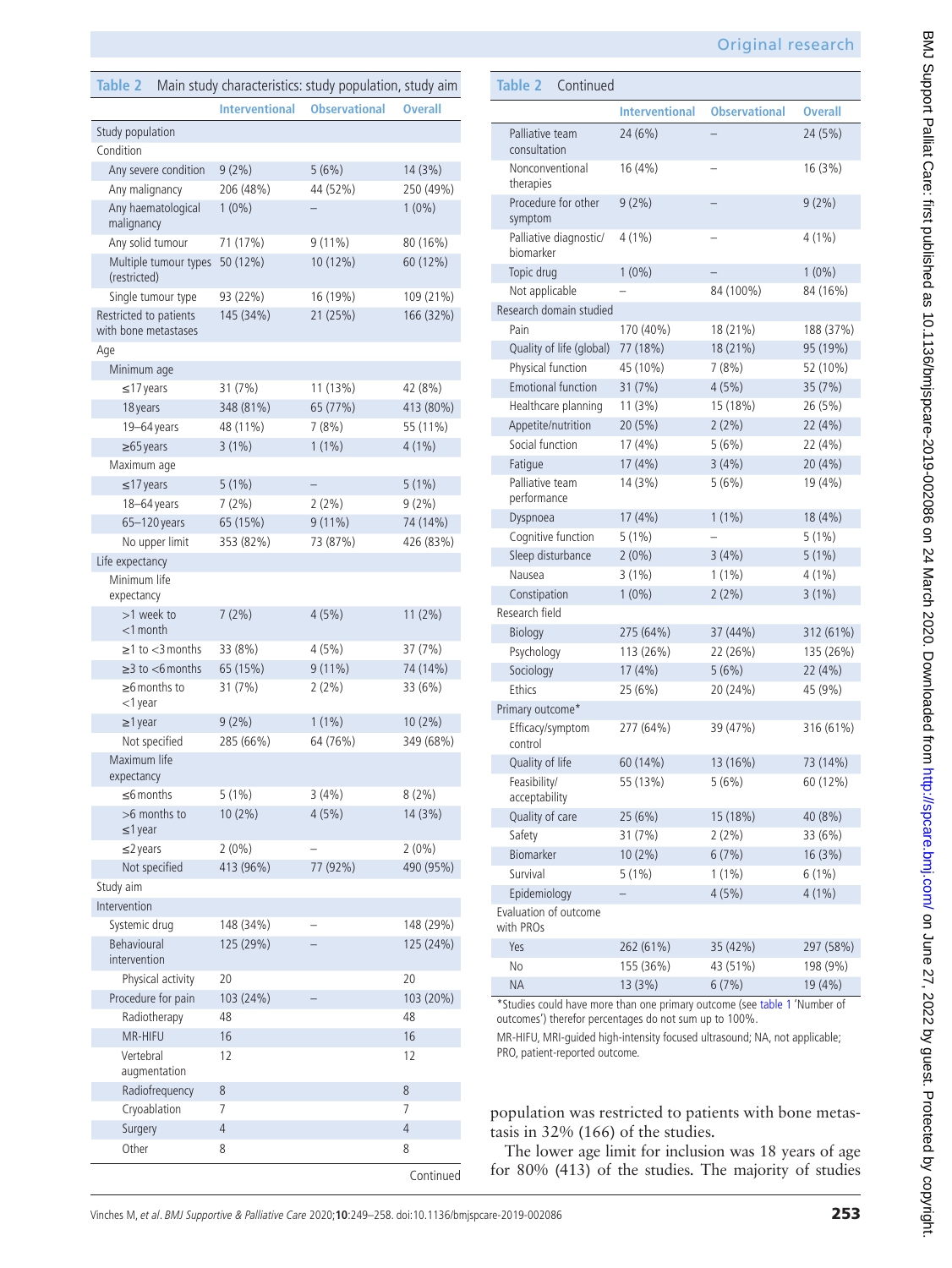

<span id="page-5-0"></span>**Figure 2** Study population. (A) Eligible conditions for all studies. (B) Eligible cancer type for studies that only investigated one type of tumour.

did not define an upper age limit (83%, 426). Only five (1%) studies focused on the paediatric population (age <18 years), and four (1%) on the elderly population (age  $\geq 65$  years).

Life expectancy estimation was a defined selection criterion for 35% (180) of the studies. The majority of these studies (92%, 165/180) required a minimum life expectancy ranging from 1 week to 1 year. A maximum life expectancy was required in only 13% (24/180) of the studies, with the threshold being above 6 months in 16 studies.

### **Intervention**

Interventional studies most frequently investigated systemic drugs (34%, 148/430) or behavioural interventions (29%, 125/430). Systemic drugs investigated included bisphosphonates, antiemetics, pain medication and others. Physical activity was investigated in 16% (20/125) of the behavioural intervention studies. Other



<span id="page-5-1"></span>**Figure 3** Number of trials per palliative research domain.

behavioural interventions included educational interventions, communication and coping programme. Procedures for pain were investigated in 24% of the trials (103/430), using radiotherapy in 47% of them (48/103), MR-HIFU in 16% (16), vertebral augmentation in 12% (12) or other procedures for pain in 26% (27).

Other interventions included palliative team consultation (6%, 24/430), non-conventional therapies (4%, 16/430), procedures targeting other symptoms besides pain (2%, 9/430) and palliative biomarkers (1%, 4/430).

# **Research domain and research field**

Pain was the palliative research domain (ie, issue faced by the patient) investigated in the largest proportion of studies (37%, 188/514), followed by QoL and physical function (19% 95/514 and 10% 52/514 studies, respectively; [figure](#page-5-1) 3). Fatigue, appetite and dyspnoea each represented only 4% of the studies. Observational studies investigated pain less often (21% vs 40%), and healthcare planning more often (18% vs 3%) than interventional trials.

The most studied research field was biology (61% of studies, 312/514), followed by psychology (26%, 135/514). Observational studies investigated ethics more often (24% vs 6%), and biology less often (44%) vs 64%) than interventional trials.

# **Outcome**

One single primary outcome (ie, criteria defined by the investigator) was specified for 402 (78%) studies, 43 (8%) studies had 2 primary outcomes and 50 (10%) studies had 3 or more defined primary outcomes.

The most frequently applied primary outcomes were efficacy of the intervention or symptom control (61%, 316/514), QoL (14%, 73) and feasibility (12%, 60). Other primary outcomes were quality of care or care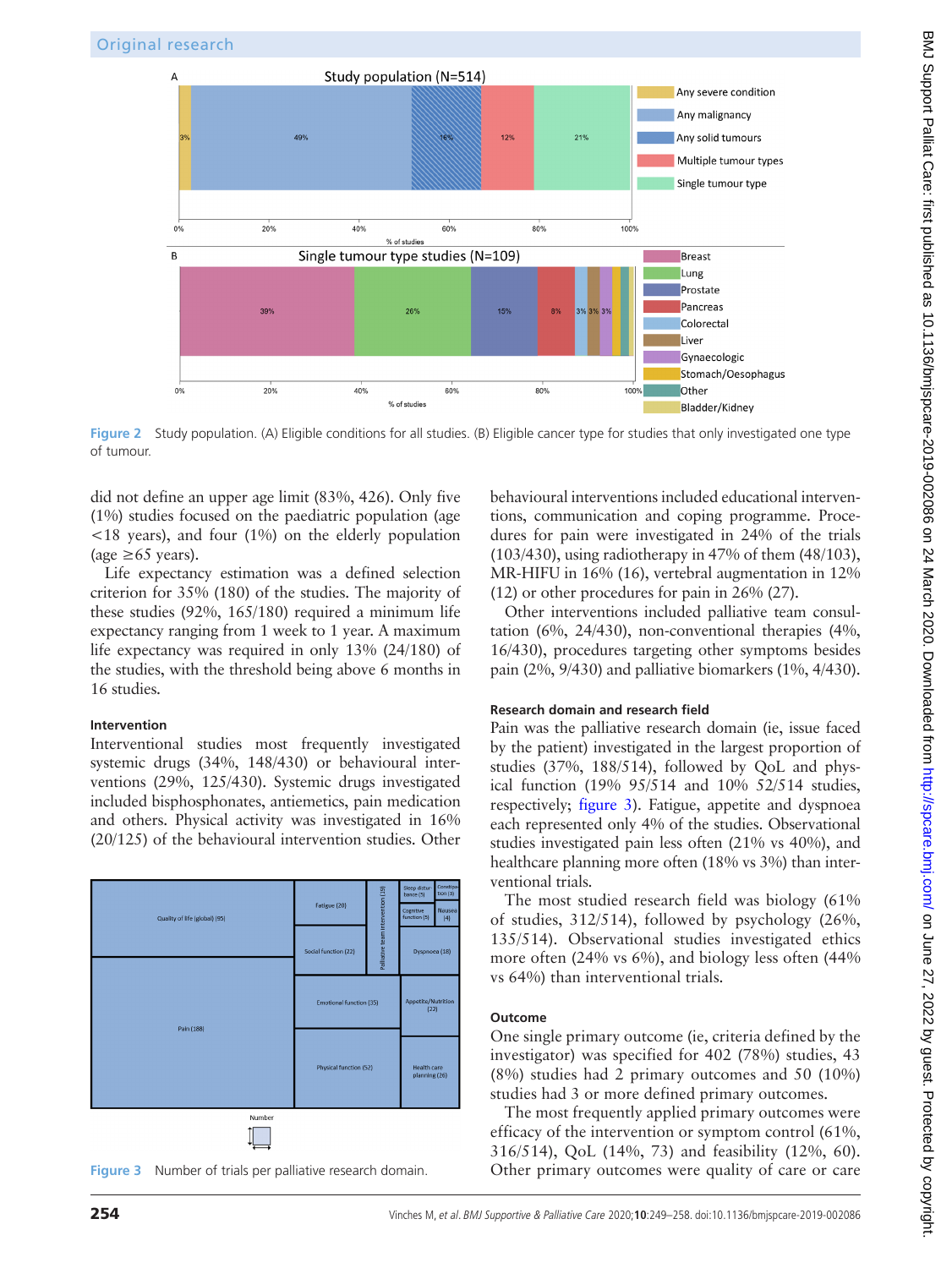

<span id="page-6-0"></span>**Figure 4** Primary outcome used per palliative research domain, reported in percentages. Only studies with one primary outcome and studies with several primary outcomes belonging to the same category are displayed (n=454; 88%). QoL, quality of life.

planning (8%, 40), safety (6%, 33), biomarker (3%, 16), survival (1%, 6) and epidemiology (1%, 4). There were differences in the primary outcome between interventional and observational studies: efficacy/ symptom control was applied in 64% versus 47%, quality of care in 6% versus 18% and feasibility in 13% versus 6%, respectively.

For the majority of research domains (11/14), efficacy/ symptom control was the most investigated outcome ([figure](#page-6-0) 4). For three research domains, other outcomes were more frequently used: for the studies investigating global QoL issues, QoL outcomes were predominantly applied; for healthcare planning and palliative care team performance domains, the most used outcome was quality of care/care planning.

PROs were used for the assessment of primary outcomes in 61% of the interventional trials and in 42% of the observational studies.

#### **Discussion**

Our study describes the heterogeneous landscape of studies conducted to address the issues of patients with advanced cancer in palliative care. The observed quantity and quality of the studies suggest that greater efforts are needed to improve clinical research that supports evidence-based palliative cancer care.

When searching for [Cancer] on clinicaltrials.gov, over 69 000 studies can be found (69 600 studies on 12 August 2019). Out of those, only 514 studies (0.8%) were identified in our metaresearch work as studies aiming to investigate palliative care for patients with advanced cancer. A proportionally small number of palliative care studies is conducted when compared with the total number of cancer research studies. We observed an increase in the number of studies over the last years (from 161 studies in 2007–2012 to 245 studies in 2013–2018), which constitutes a positive

sign of paradigm shift. Yet, even if palliative care awareness has progressed in the last decades, a great effort is still needed to improve the life of patients with advanced cancer.<sup>[25](#page-8-19)</sup>

Over 9.5 million patients died of cancer worldwide in  $2018<sup>26</sup>$  However, in an ever-growing cancer research landscape, it is appalling to observe the low proportion of research dedicated to this patient population. Beyond the apparent quantitative deficit of cancer palliative research as observed in clinicaltrials.gov, our study shows qualitative shortfalls. In the era of personalised medicine, the 'one size fits all' approach is becoming obsolete. Personalised medicine can be considered in alignment with the scope of palliative care, as it falls within the scope of WHO concept of Universal Health Coverage (UHC): 'UHC means that all individuals and communities receive the health services they need without suffering financial hardship. It includes the full spectrum of essential, quality health services, from health promotion to prevention, treatment, rehabilitation, and palliative care'. $27$  Nevertheless, in the field of palliative care, patient management algorithms often do not rely on individualised medicine, but are rather symptom driven and cross tumoural. Consequently, trials investigating palliative care frequently include a very heterogeneous patient sample (49% of studies included patients with any malignancy). This approach may leave specific needs of particular patient populations unmet. Indeed, the physiopathology of symptoms may differ between different clinical settings, which should be taken into account to deliver the best treatment to patients. In addition to these biological factors, and again in alignment with WHO definition of UHC, broader determinants of health (including social, economic, environmental, as well as people's characteristics and behaviours) should be considered and incorporated into future palliative care research.<sup>27</sup> 28

Another qualitative concern arises from the majority of studies identified in clinicaltrials.gov being monocentric (60%) and with a limited sample size (median of 60 patients), which can have an impact on the power to detect differences between treatment strategies and on the generalisability of results. However, the methodology of the trials appears to be reliable, with a large proportion of the investigational trials using randomisation (65%) and blinding (34%) to minimise bias. These findings are to put in line with the fact that when considering palliative oncology literature, the majority of published studies consist of case report studies, with a lower level of evidence.<sup>29 30</sup>

Another relevant finding of our study is the unbalance across the studied research domains. Patients with incurable cancer bear a high symptom burden as they approach death $31$ : fatigue, pain, lack of energy, weakness and appetite loss are the most frequent symptoms, occurring in more than half of patients. $32$ According to Seow *et al*, pain, nausea, anxiety and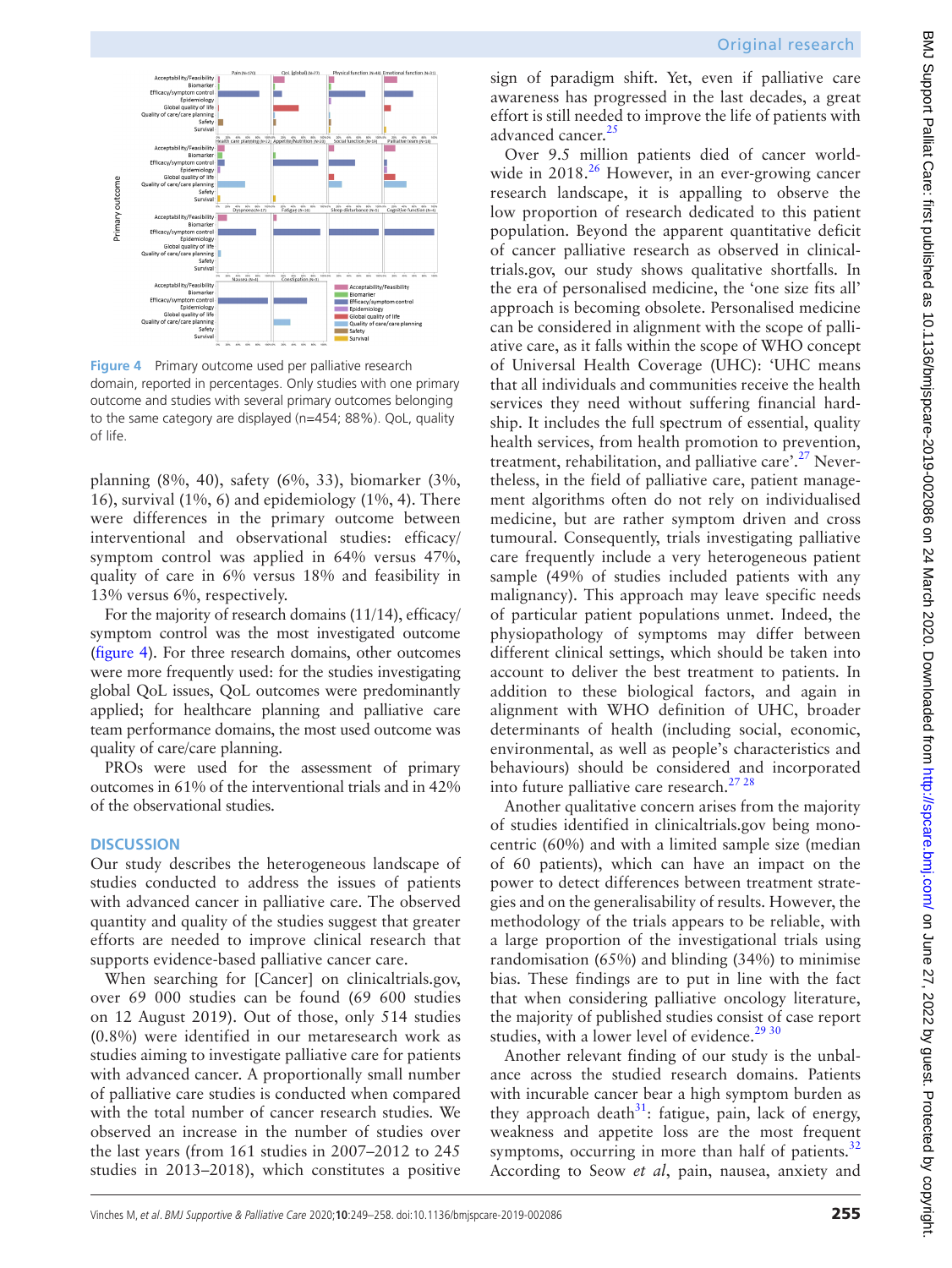depression scores remain relatively stable over the last 6 months of life[.31](#page-8-23) Nonetheless, shortness of breath, drowsiness, lack of appetite and tiredness increase in severity over time, particularly in the month before death. According to our study, pain is the research domain most often investigated (37%), but only 4% of the studies focus on the management of fatigue, and a further 4% on the management of appetite loss and nutritional problems—despite fatigue, pain and appetite loss being the most frequent symptoms in this patient population. Another alarming finding is that dyspnoea, one of symptoms that worsens at the end of life and is particularly devastating for the patient and caregivers, was only investigated in a small number of studies according to clinicaltrials.gov ( $n=18$ , 4%).<sup>[31 33](#page-8-23)</sup> We acknowledge that the number of clinical trials may not accurately represent how extensively a research topic is studied. Furthermore, the relative scarcity of research in a certain domain could be illustrating the actual challenge in conducting studies in that area. This is particularly true in palliative care research, and it adds to the challenge of including severely ill patients in clinical trials, and to the existing high attrition rates. $34$  Our study suggests that unmet needs remain, regarding the identification and the management of the burdensome symptoms associated with cancer progression and the last months of life. Further research is needed to answer the questions on how best to treat these symptoms. Additionally, the most studied research field was biology. While most oncology research studies are biology centred, a more holistic approach might be particularly desirable for palliative care research, expanding the research interests to the fields of psychology, sociology and ethics. $3536$ 

As defined by WHO, palliative care aims to improve the QoL of the patients facing life-threatening illness by means of a multidisciplinary approach.<sup>[1](#page-8-0)</sup> Our study identified efficacy/symptom control as the most used primary outcome (61%), while QoL per se was less frequently used as a primary endpoint (14%). However, symptom control is correlated to health-related QoL and may be considered as a surrogate measure of QoL in the palliative setting.<sup>37</sup> Furthermore, more than  $50\%$ of the studies identified in clinicaltrials.gov used PROs to measure the primary outcome. These encouraging findings align with the current multistakeholder push to promote patient-centred research. $38\,39$  In fact, the field of QoL has been exponentially expanding since the  $1980s<sup>40</sup>$  QoL is not to be understood as a single health index, but as the essence of palliative care, considering the patient's well-being as a whole. $41.42$ 

It is worrisome that despite the limited number of palliative care research studies in clinicaltrials.gov, the results seem to be insufficiently shared with the scientific community. Among the closed studies included in our work, only 16% had results available on PubMed and 18% on clinicaltrials.gov. While this is not a problem unique to the palliative care setting with an

estimated general publication rate of 46% in medical research, the proportion of published results in palliative care research seems particularly low.<sup>43 44</sup>.

The limitations of our work need to be acknowledged. The study search was limited to clinicaltrials.govonly, and restricted within certain research domains. This database is being more and more used to evaluate research practices; however, understanding the limitations of the database is crucial to perform a valid analysis.[45](#page-9-5) While clinicaltrials.gov is the largest publicly available database, we may have underestimated the number of studies as some may not be registered, especially observational studies, which can be of particular relevance in the palliative care field. Furthermore, we have to acknowledge the dynamic nature of clinicaltrials.gov, as the incentives for reporting trials have changed over time. Including two key policy changes for clinical trial reporting on clinicaltrials.gov: the 2005 requirement by the International Committee of Medical Journal Editors to register all clinical trials as a condition for publication of results<sup>46</sup> and the 2007 requirement by the FDAAA to register non-phase 1 clinical trials of drug and biological products, as well as non-feasibility trials of device products. $^{24}$  An other limiting aspect includes the possible under-representation of trials conducted out of Western countries and the lack of data regarding the ability of specific groups of patients to participate in trials[.47](#page-9-7) In spite of these shortfalls, clinicaltrials.gov remains the largest publicly available trial database, and we believe it to be better suited for the proposed research question, as it takes most registered trials into account. Moreover, a search based on published results (eg, a PubMed search) would only have yielded 60 studies (11.7%, 60/514) of those that we were able to identify at clinicaltrials.gov, and hence would have substantially limited the scope of our research question.

While the investment in palliative care has increased over time, a limited number of studies have been conducted to address the issues of patients with advanced cancer who are not receiving active oncological treatment. Furthermore, the generalisation of the results brought by the existing trials is limited due to methodological issues and lack of reporting. Therefore, a greater effort is needed to improve clinical research that supports evidence-based palliative care for patients with incurable cancer.

#### **Twitter** Marie Vinches [@VinchesMarie](https://twitter.com/VinchesMarie) and Sarah Kelly [@1Sarah\\_M\\_Kelly](https://twitter.com/1Sarah_M_Kelly)

**Contributors** All authors have taken part in the planning and reporting of the work described in the article. TDR, LF, MT, SK, GR and MV conducted the data extraction. MV and AN conducted the data review and validation. All authors contributed to the manuscript, have reviewed and agreed upon the manuscript content. MV is responsible for the overall content as guarantor.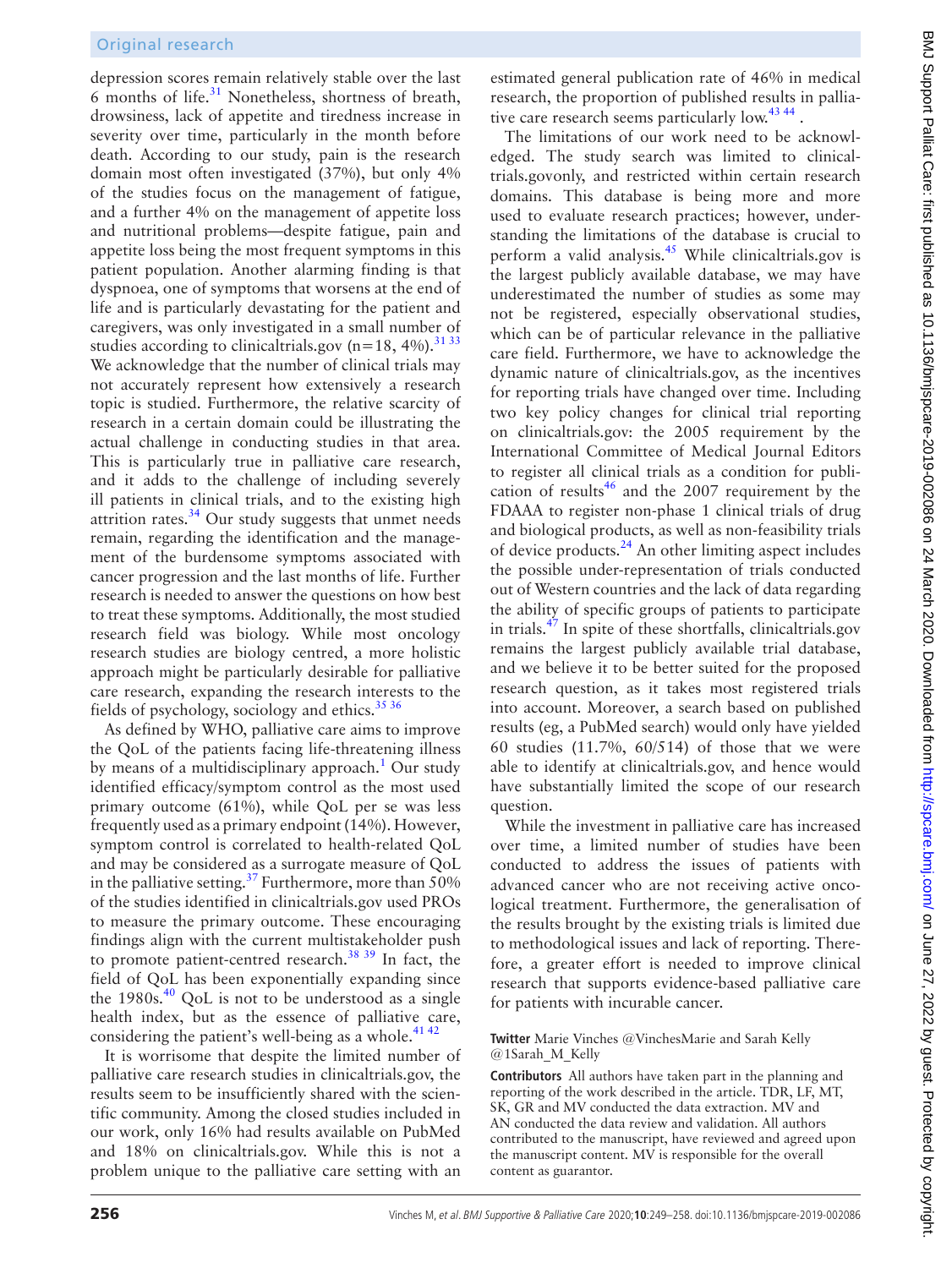**Funding** Marie Vinches, Laurene Fenwarth and Julien Peron's work as Fellows was supported by a grant from Fonds Cancer (FOCA), Teresa de Rojas, Mitsumi Terada and Giovanna Rossi's by a grant from the EORTC Cancer Research Fund (ECRF) and Sarah Kelly's by a grant from the European Society for Paediatric Oncology (SIOPE).

**Competing interests** None declared.

**Patient consent for publication** Not required.

**Provenance and peer review** Not commissioned; externally peer reviewed.

**Data availability statement** Data are available in a public, open access repository. [https://clinicaltrials.gov/;](https://clinicaltrials.gov/) ClinicalTrials.gov data are available to all requesters, both within and outside the United States, at no charge.

### **ORCID iD**

Marie Vinches <http://orcid.org/0000-0001-5147-2321>

### **References**

- <span id="page-8-0"></span>1 WHO. Who definition of palliative care., 2012. Available: <https://www.who.int/cancer/palliative/definition/en/> [Accessed 12 Aug 2019].
- <span id="page-8-1"></span>2 World Palliative Care Alliance. Global atlas of palliative care at the end of life, 2014. Available: [http://www.who.int/cancer/](http://www.who.int/cancer/publications/palliative-care-atlas/en/) [publications/palliative-care-atlas/en/](http://www.who.int/cancer/publications/palliative-care-atlas/en/)
- <span id="page-8-2"></span>3 Kaasa S, Loge JH, Aapro M, *et al*. Integration of oncology and palliative care: a Lancet oncology Commission. *[Lancet Oncol](http://dx.doi.org/10.1016/S1470-2045(18)30415-7)* 2018;19:e588–653.
- <span id="page-8-3"></span>4 Ferrell BR, Temel JS, Temin S, *et al*. Integration of palliative care into standard oncology care: American Society of clinical oncology clinical practice guideline update. *[J Clin Oncol](http://dx.doi.org/10.1200/JCO.2016.70.1474)* 2017;35:96–112.
- 5 Temel JS, Greer JA, Muzikansky A, *et al*. Early palliative care for patients with metastatic Non–Small-Cell lung cancer. *[N](http://dx.doi.org/10.1056/NEJMoa1000678)  [Engl J Med](http://dx.doi.org/10.1056/NEJMoa1000678)* 2010;363:733–42.
- <span id="page-8-4"></span>6 Greer JA, Pirl WF, Jackson VA, *et al*. Effect of early palliative care on chemotherapy use and end-of-life care in patients with metastatic non-small-cell lung cancer. *[J Clin Oncol](http://dx.doi.org/10.1200/JCO.2011.35.7996)* 2012;30:394–400.
- 7 Näppä U, Lindqvist O, Rasmussen BH, *et al*. Palliative chemotherapy during the last month of life. *[Ann Oncol](http://dx.doi.org/10.1093/annonc/mdq778)* 2011;22:2375–80.
- <span id="page-8-5"></span>8 Murtagh FEM, Bausewein C, Verne J, *et al*. How many people need palliative care? A study developing and comparing methods for population-based estimates. *[Palliat Med](http://dx.doi.org/10.1177/0269216313489367)* 2014;28:49–58.
- <span id="page-8-6"></span>9 Schrijvers D, Cherny NI. ESMO clinical practice guidelines on palliative care: advanced care planning. *[Ann Oncol](http://dx.doi.org/10.1093/annonc/mdu241)* 2014;25 Suppl 3:iii138–42.
- 10 García-Baquero Merino MT. Palliative care: taking the long view. *[Front Pharmacol](http://dx.doi.org/10.3389/fphar.2018.01140)* 2018;9:1140.
- <span id="page-8-7"></span>11 Bouça-Machado R, Rosário M, Alarcão J, *et al*. Clinical trials in palliative care: a systematic review of their methodological characteristics and of the quality of their reporting. *[BMC](http://dx.doi.org/10.1186/s12904-016-0181-9)  [Palliat Care](http://dx.doi.org/10.1186/s12904-016-0181-9)* 2017;16:10.
- 12 Kaasa S, Hjermstad MJ, Loge JH. Methodological and structural challenges in palliative care research: how have we fared in the last decades? *[Palliat Med](http://dx.doi.org/10.1177/0269216306072620)* 2006;20:727–34.
- <span id="page-8-8"></span>13 Khalil H, Ristevski E. The challenges of evidencebased palliative care research. *[Int J Evid Based Healthc](http://dx.doi.org/10.1097/XEB.0000000000000153)* 2018;16:136–7.
- <span id="page-8-9"></span>14 Abernethy AP, Capell WH, Aziz NM, *et al*. Ethical conduct of palliative care research: enhancing communication between Investigators and institutional review boards. *[J Pain Symptom](http://dx.doi.org/10.1016/j.jpainsymman.2014.05.005)  [Manage](http://dx.doi.org/10.1016/j.jpainsymman.2014.05.005)* 2014;48:1211–21.
- <span id="page-8-10"></span>15 Higginson IJ. Research challenges in palliative and end of life care. *[BMJ Support Palliat Care](http://dx.doi.org/10.1136/bmjspcare-2015-001091)* 2016;6:2–4.
- <span id="page-8-11"></span>16 Aoun SM, Nekolaichuk C. Improving the evidence base in palliative care to inform practice and policy: thinking outside the box. *[J Pain Symptom Manage](http://dx.doi.org/10.1016/j.jpainsymman.2014.01.007)* 2014;48:1222–35.
- <span id="page-8-12"></span>17 Ferris FD, Bruera E, Cherny N, *et al*. Palliative cancer care a decade later: accomplishments, the need, next steps -- from the American Society of clinical oncology. *[J Clin Oncol](http://dx.doi.org/10.1200/JCO.2008.20.1558)* 2009;27:3052–8.
- <span id="page-8-13"></span>18 Ioannidis JPA, Fanelli D, Dunne DD, *et al*. Meta-research: evaluation and improvement of research methods and practices. *[PLoS Biol](http://dx.doi.org/10.1371/journal.pbio.1002264)* 2015;13:e1002264.
- 19 Ioannidis JPA. Meta-research: why research on research matters. *[PLoS Biol](http://dx.doi.org/10.1371/journal.pbio.2005468)* 2018;16:e2005468.
- <span id="page-8-14"></span>20 Liberati A, Altman DG, Tetzlaff J, *et al*. The PRISMA statement for reporting systematic reviews and meta-analyses of studies that evaluate health care interventions: explanation and elaboration. *[PLoS Med](http://dx.doi.org/10.1371/journal.pmed.1000100)* 2009;6:e1000100.
- <span id="page-8-15"></span>21 Home. Clinicaltrials.Gov. Available: [https://clinicaltrials.gov/](https://clinicaltrials.gov/ct2/home) [ct2/home](https://clinicaltrials.gov/ct2/home) [Accessed 12 Aug 2019].
- <span id="page-8-16"></span>22 Groenvold M, Petersen MA, Aaronson NK, *et al*. The development of the EORTC QLQ-C15-PAL: a shortened questionnaire for cancer patients in palliative care. *[Eur J](http://dx.doi.org/10.1016/j.ejca.2005.06.022)  [Cancer](http://dx.doi.org/10.1016/j.ejca.2005.06.022)* 2006;42:55–64.
- <span id="page-8-17"></span>23 Home - PubMed - NCBI. Available: [https://www.ncbi.nlm.nih.](https://www.ncbi.nlm.nih.gov/pubmed/) [gov/pubmed/](https://www.ncbi.nlm.nih.gov/pubmed/)
- <span id="page-8-18"></span>24 FDA. Food and drug administration amendments act (FDAAA) of 2007. Available: [https://www.fda.gov/regulatory](https://www.fda.gov/regulatory-information/selected-amendments-fdc-act/food-and-drug-administration-amendments-act-fdaaa-2007)[information/selected-amendments-fdc-act/food-and-drug](https://www.fda.gov/regulatory-information/selected-amendments-fdc-act/food-and-drug-administration-amendments-act-fdaaa-2007)[administration-amendments-act-fdaaa-2007](https://www.fda.gov/regulatory-information/selected-amendments-fdc-act/food-and-drug-administration-amendments-act-fdaaa-2007) [Accessed 12 Aug 2019].
- <span id="page-8-19"></span>25 Visser C, Hadley G, Wee B. Reality of evidencebased practice in palliative care. *[Cancer Biol Med](http://dx.doi.org/10.7497/j.issn.2095-3941.2015.0041)* 2015;12:193–200.
- <span id="page-8-20"></span>26 Bray F, Ferlay J, Soerjomataram I, *et al*. Global cancer statistics 2018: GLOBOCAN estimates of incidence and mortality worldwide for 36 cancers in 185 countries. *[CA Cancer J Clin](http://dx.doi.org/10.3322/caac.21492)* 2018;68:394–424.
- <span id="page-8-21"></span>27 Universal health coverage (UHC). Available: [https://www.who.](https://www.who.int/news-room/fact-sheets/detail/universal-health-coverage-(uhc)) [int/news-room/fact-sheets/detail/universal-health-coverage-\(](https://www.who.int/news-room/fact-sheets/detail/universal-health-coverage-(uhc)) [uhc\)](https://www.who.int/news-room/fact-sheets/detail/universal-health-coverage-(uhc))
- 28 Wagstaff A, Neelsen S. A comprehensive assessment of universal health coverage in 111 countries: a retrospective observational study. *[Lancet Glob Health](http://dx.doi.org/10.1016/S2214-109X(19)30463-2)* 2020;8:e39–49.
- <span id="page-8-22"></span>29 Oxford Centre for Evidence-based Medicine - Levels of Evidence (March 2009) - CEBM. Available: [https://www.cebm.](https://www.cebm.net/2009/06/oxford-centre-evidence-based-medicine-levels-evidence-march-2009/) [net/2009/06/oxford-centre-evidence-based-medicine-levels](https://www.cebm.net/2009/06/oxford-centre-evidence-based-medicine-levels-evidence-march-2009/)[evidence-march-2009/](https://www.cebm.net/2009/06/oxford-centre-evidence-based-medicine-levels-evidence-march-2009/)
- 30 Hui D, Parsons HA, Damani S, *et al*. Quantity, design, and scope of the palliative oncology literature. *[Oncologist](http://dx.doi.org/10.1634/theoncologist.2010-0397)* 2011;16:694–703.
- <span id="page-8-23"></span>31 Seow H, Barbera L, Sutradhar R, *et al*. Trajectory of performance status and symptom scores for patients with cancer during the last six months of life. *[J Clin Oncol](http://dx.doi.org/10.1200/JCO.2010.30.7173)* 2011;29:1151–8.
- <span id="page-8-24"></span>32 Teunissen SCCM, Wesker W, Kruitwagen C, *et al*. Symptom prevalence in patients with incurable cancer: a systematic review. *[J Pain Symptom Manage](http://dx.doi.org/10.1016/j.jpainsymman.2006.10.015)* 2007;34:94–104.
- 33 Thomas JR, von Gunten CF. Clinical management of dyspnoea. *[Lancet Oncol](http://dx.doi.org/10.1016/S1470-2045(02)00713-1)* 2002;3:223–8.
- <span id="page-8-25"></span>34 Hui D, Glitza I, Chisholm G, *et al*. Attrition rates, reasons, and predictive factors in supportive care and palliative oncology clinical trials. *[Cancer](http://dx.doi.org/10.1002/cncr.27854)* 2013;119:1098–105.
- <span id="page-8-26"></span>35 Carrieri D, Peccatori FA, Boniolo G. Supporting supportive care in cancer: the ethical importance of promoting a holistic conception of quality of life. *[Crit Rev Oncol Hematol](http://dx.doi.org/10.1016/j.critrevonc.2018.09.002)* 2018;131:90–5.
- 36 Van Beek K, Siouta N, Preston N, *et al*. To what degree is palliative care integrated in guidelines and pathways for adult cancer patients in Europe: a systematic literature review. *[BMC](http://dx.doi.org/10.1186/s12904-016-0100-0)  [Palliat Care](http://dx.doi.org/10.1186/s12904-016-0100-0)* 2016;15:26.